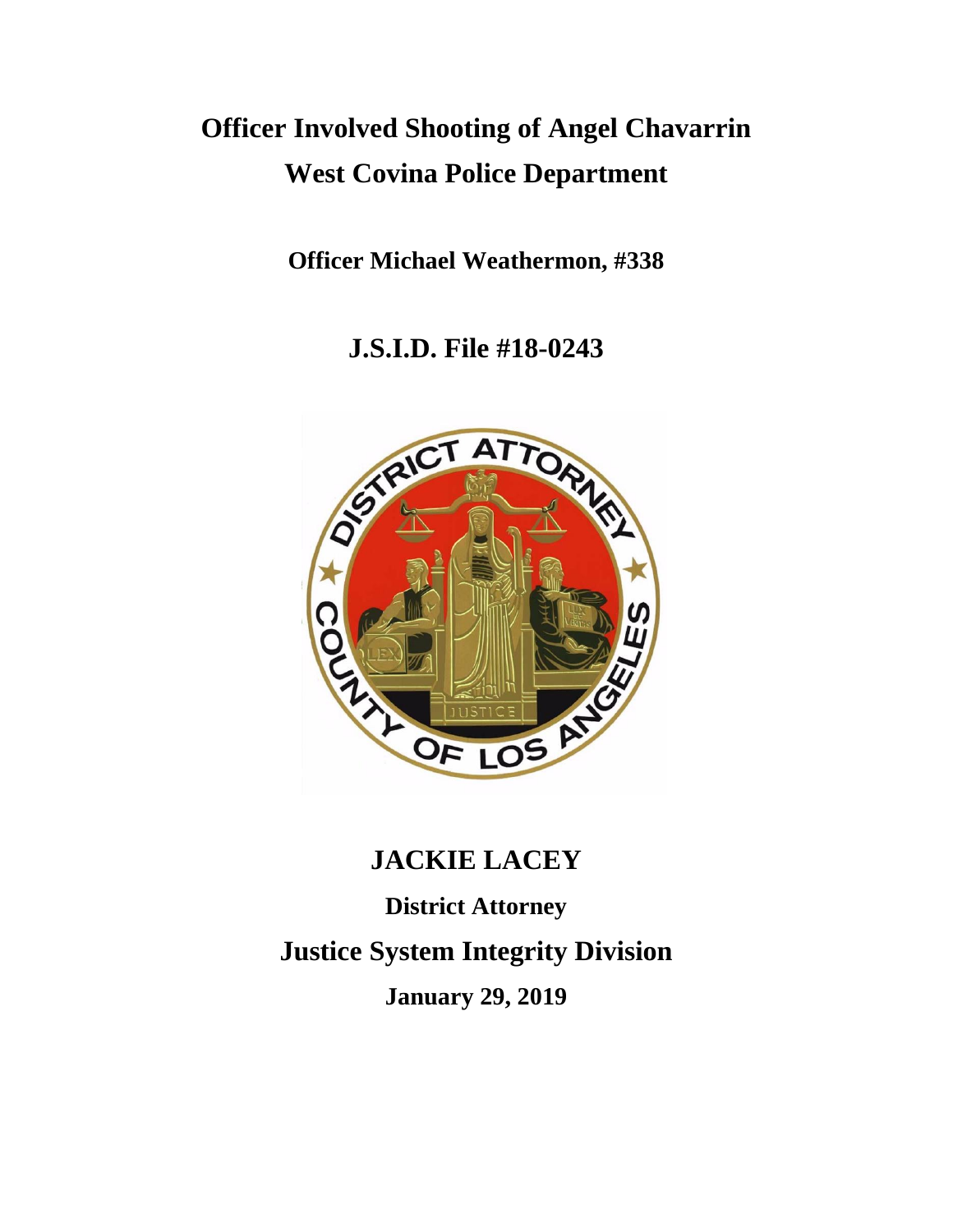### **MEMORANDUM**

| TO:             | CHIEF MARC TAYLOR<br><b>West Covina Police Department</b>                          |
|-----------------|------------------------------------------------------------------------------------|
|                 | 1444 West Garvey Avenue                                                            |
|                 | West Covina, California 91790                                                      |
|                 | <b>CAPTAIN KENT WEGENER</b>                                                        |
|                 | Los Angeles County Sheriff's Department                                            |
|                 | Homicide Bureau                                                                    |
|                 | 1 Cupania Circle                                                                   |
|                 | Monterey Park, California 91755                                                    |
| FROM:           | JUSTICE SYSTEM INTEGRITY DIVISION<br>Los Angeles County District Attorney's Office |
| <b>SUBJECT:</b> | <b>Officer Involved Shooting of Angel Chavarin</b>                                 |
|                 | J.S.I.D. File #18-0243                                                             |
|                 | W.C.P.D. File #CR-18-4934                                                          |
|                 | L.A.S.D. File #918-00044-3199-091                                                  |
| DATE:           | January 29, 2019                                                                   |

The Justice System Integrity Division of the Los Angeles County District Attorney's Office has completed its review of the June 11, 2018, non-fatal shooting of Angel Chavarin by West Covina Police Department Officer Michael Weathermon. We have concluded that the shooting was accidental.

The District Attorney's Command Center was notified of this shooting on June 12, 2018, at 12:10 a.m. The District Attorney Response Team responded and was given a briefing and walkthrough of the scene by Los Angeles County Sheriff's Department (LASD) Lieutenant Rodney Moore.

The following analysis is based on reports prepared by the LASD Homicide Bureau and submitted to this office by Detectives Gus Carrillo and Anan Torrez. The reports include photographs, audio-recorded interviews of witnesses, radio transmissions, surveillance video, and dash camera video.

# **FACTUAL ANALYSIS**

On June 11, 2018, at approximately 10:46 p.m., Angel Chavarin was driving a stolen automobile at a high rate of speed, swerving, and running red traffic lights.

Officer Michael Weathermon was on patrol in a marked patrol vehicle when he saw Chavarin's erratic driving. Weathermon activated his lights and siren and attempted to stop Chavarin, who fled and led Weathermon on a high speed pursuit.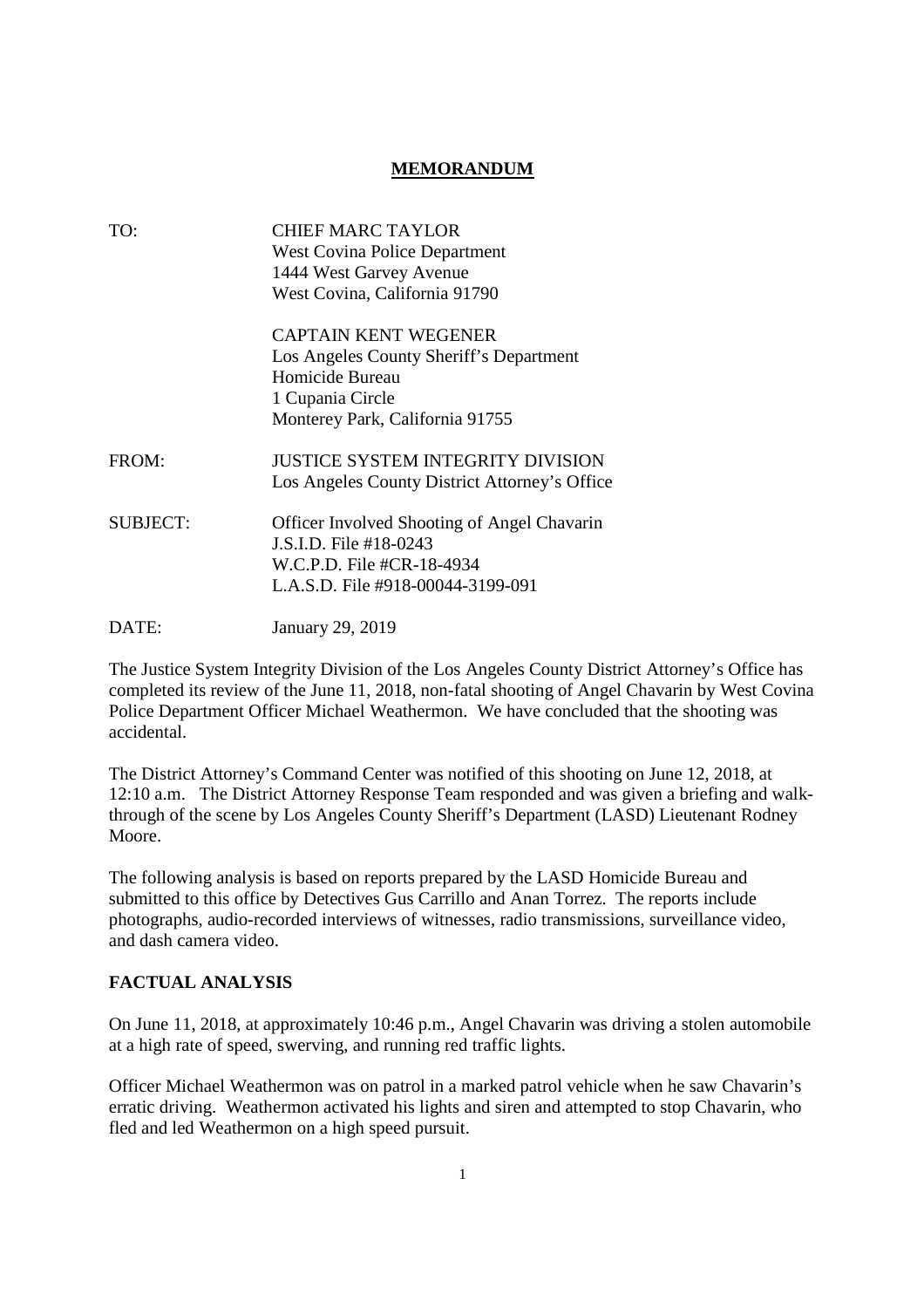After several minutes, Chavarin lost control of the vehicle, crashed into a commercial building, and ran. A still photograph taken from the dash camera of Weathermon's patrol car at the moment Chavarin crashed and began running from the stolen vehicle is below:



*Figure 1- Surveillance Video of Chavarin crashing into a commercial building and running away.*

Weathermon chased Chavarin in his patrol car and ordered him over his public address system, "Stop, motherfucker!" Chavarin did not comply and continued running.

In rapidly unfolding circumstances, Weathermon caught up to Chavarin, exited his patrol car, and tased Chavarin. Weathermon, who was without backup, also drew his service weapon as Chavarin fell down.

Chavarin started to surrender as Weathermon held him at gunpoint with his left hand and was attempting to control Chavarin with the Taser in his right hand.

While they were in physical contact with each other, and before Weathermon could re-holster his service weapon, Chavarin suddenly got up and started to run.

As Weathermon struggled to control Chavarin, Weathermon accidentally discharged his service weapon, grazing Chavarin on the right side of his head and causing a minor injury.

Chavarin continued to resist arrest and would not put his hands behind his back, so Weathermon told him he was going to "kick (his) ass." Weathermon punched Chavarin twice in the back to get him to comply and put his hands behind his back. Chavarin eventually complied as backup officers arrived and helped take Chavarin into custody. A still photo taken from the dash camera at the moment Weathermon discharged his weapon is shown below: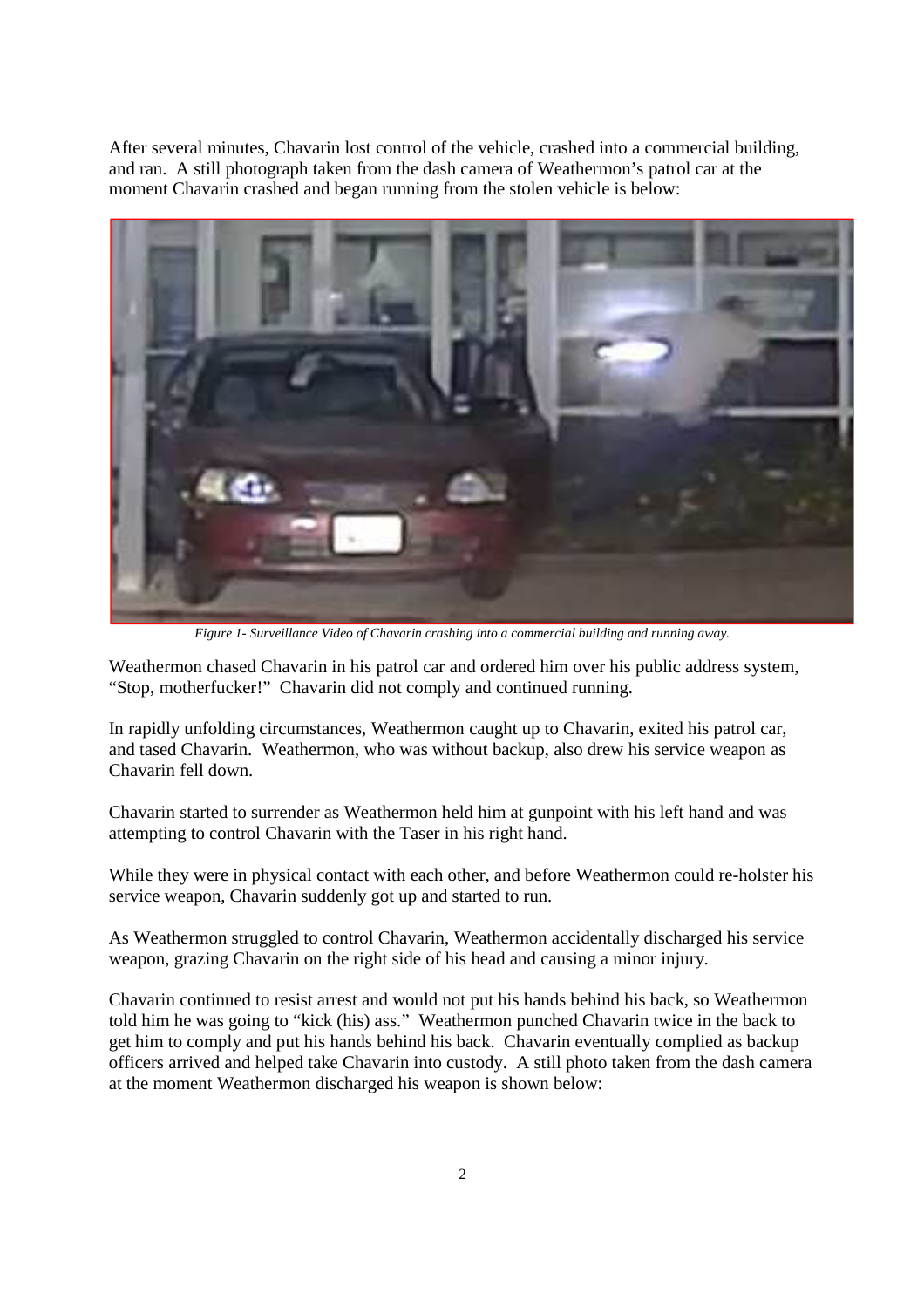

*Figure 2 – Photograph of Weathermon and Chavarin struggling at the moment Weathermon accidentally discharged his gun.*

# Chavarin's Statement<sup>1</sup>

Chavarin said, "I was driving around like a dumb ass in someone else's car" when he got arrested. He said he crashed while the police were chasing him and he ran. The police officer tried to tase him but the Taser "did not go off." The officer took out his gun and tackled him.

<sup>&</sup>lt;sup>1</sup> Chavarin gave a second statement later the same day to an attorney for the City of West Covina and two officials from the West Covina Police Department who conversed with Chavarin about resolving any civil claim against the City. Chavarin ultimately accepted a five hundred dollar cash settlement and signed a release of all claims.